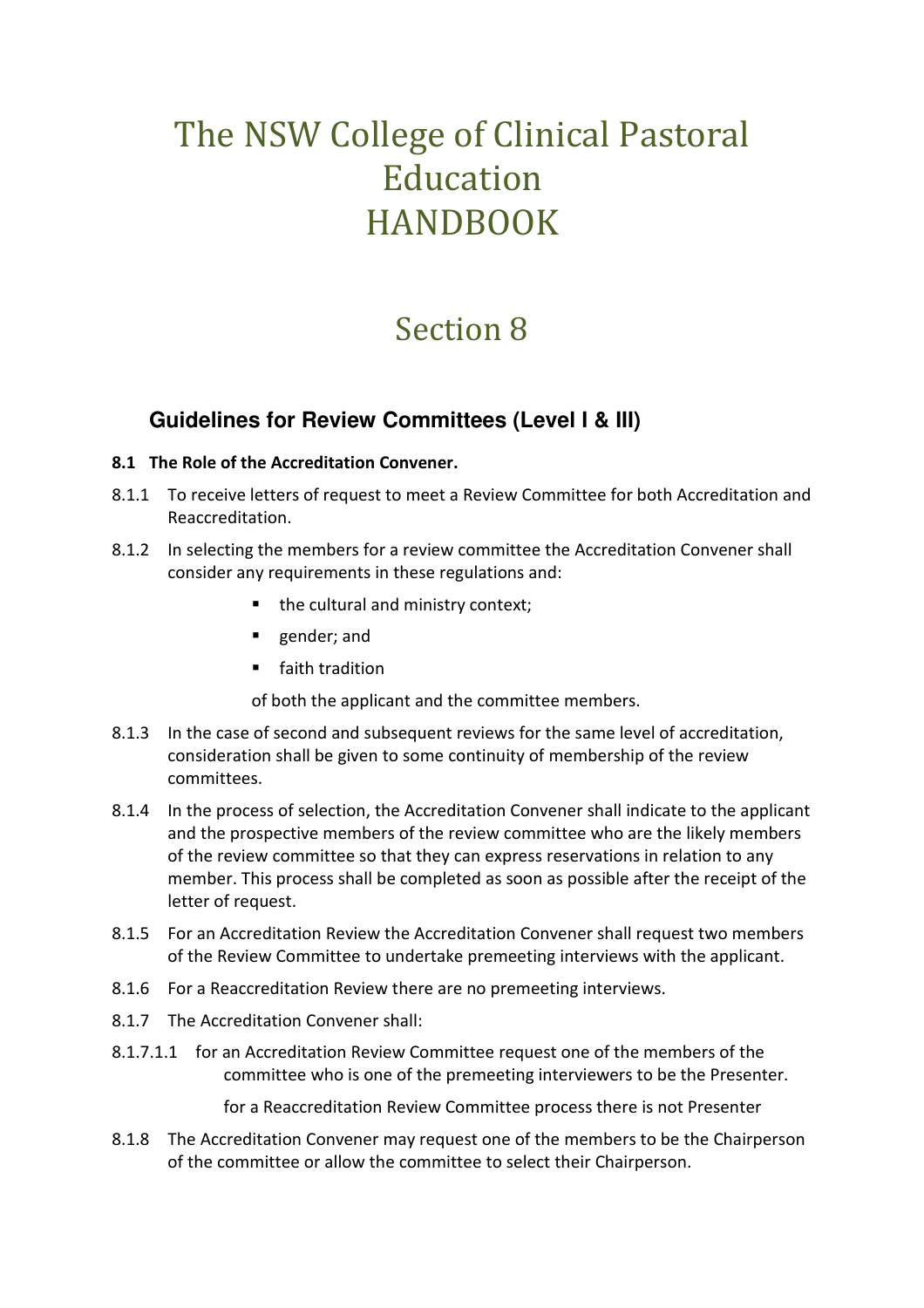- 8.1.9 The Accreditation Convener shall arrange a convenient place and time for the review committee to meet.
- 8.2 The Accreditation Convener shall write to the applicant and the members of the committee informing them of the date, time and place of meeting and the membership of the review committee. The letter to the applicant shall also indicate the expected procedure, which the review committee shall follow including the questions that shall be asked. A copy of the Accreditation Assessment Form shall also be included.
- 8.3 Once the selection of the membership of the Review Committee is completed, the Accreditation Convener shall forward to them the applicant's materials, any standard questions and any Accreditation Assessment Form.
- 8.4 On receipt of the report of the Review Committee the Accreditation Convener shall send a copy to the applicant and place a copy of the report in the applicant's file.
- 8.5 On receipt of the recommendation(s) of the Review Committee the accreditation Convener shall present them to the next Executive Committee of the NSWCCPE Inc. for determination.
- 8.6 In the case of a successful applicant the Accreditation Convener shall arrange for the appropriate Certificate of Accreditation.

#### **8.7 Role of Premeeting Interviewers.**

The role of the premeeting interviewers is to:

- Explore with the applicant the issues that are not yet clear to the interviewer.
- **EXTE:** Clarify any issues about the committee procedure that the applicant may have.
- By supportive comments, encourage the applicant to be articulate in the committee experience.
- To be a friendly person in the committee experience.

#### **8.8 Role of the Presenter.**

The role of the presenter is to:

- Explore the materials presented in a clear, unbiased and sympathetic manner.
- Write an evaluation of the materials raising and commenting on the important issues that have been identified. The evaluation is not expected to be exhaustive but should be written with the fact that the applicant is to read it in mind.
- **Highlight issues the committee needs to clarify during the interview with the** applicant.

The Presenter shall forward to the other members of the committee and the applicant a copy of the written report at least 7 days before the date of the interview.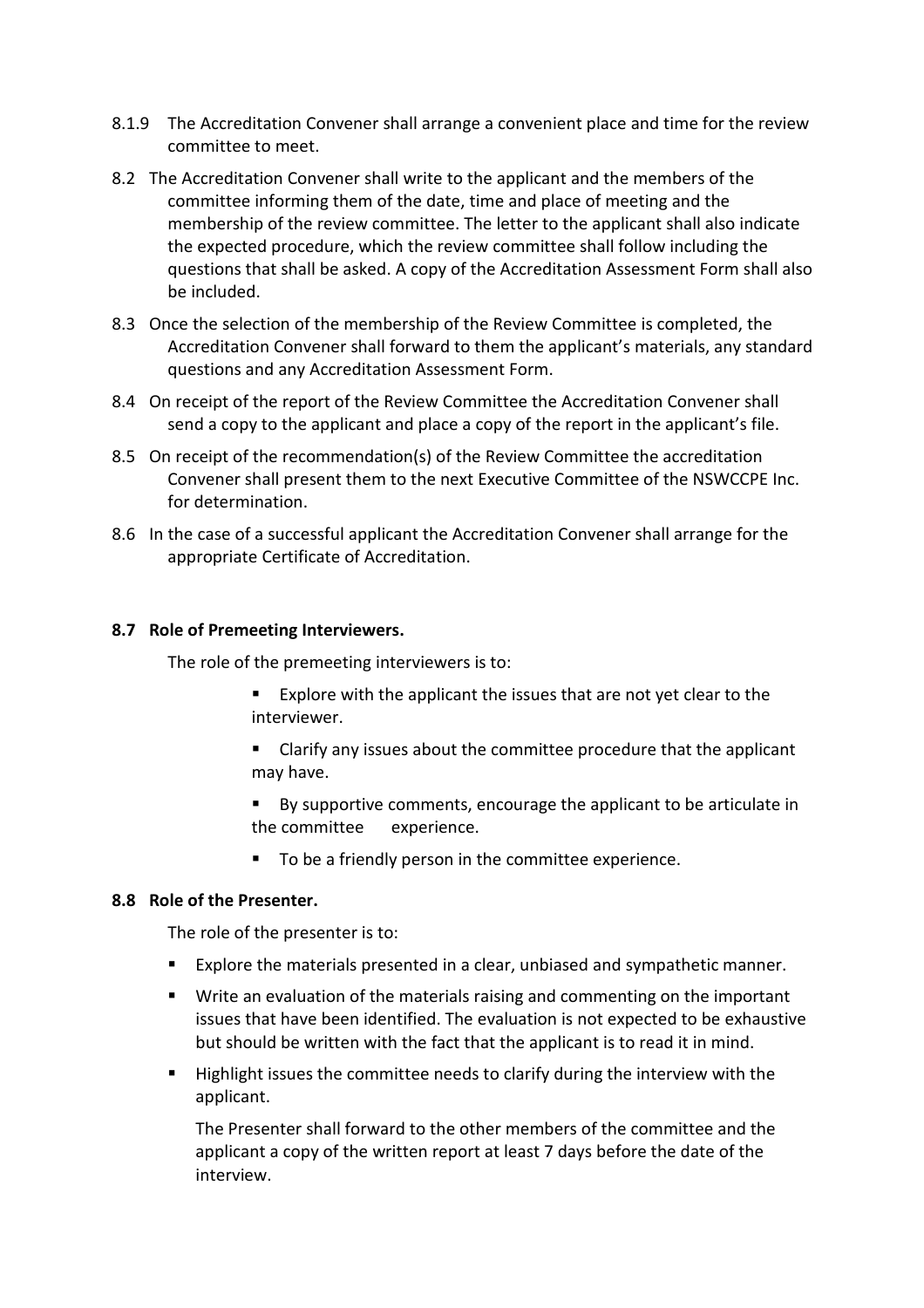#### **8.9 Role of the Chairperson.**

The role of the Chairperson is to:

- To chair the meeting and facilitate the process before during and after the interview.
- To ensure that appropriate hospitality and comfort are provided to the applicant and the members of the Review Committee.
- To be aware of and endeavour to avoid any breaches of fairness or undue pressures that occur during the process.
- To ensure that the process of the Review Committee are maintained at a professional level.
- To ensure that the applicant is correctly assessed against the level of accreditation sought.
- To note any reasons or causes that may be the basis for an appeal and inform the Accreditation Convener of these immediately after the committee meeting.
- To write a report on the presentation for the Accreditation Convener to present to the applicant and place in the records.
- To inform the Accreditation Convener in writing of the Review Committee's recommendation(s) for presentation to the Executive Committee of the NSWCCPE Inc for determination.
- To inform the applicant of the members of the committee who will be available for debriefing or consultation after the meeting.
- If the applicant desires to have an independent person for debriefing facilitate this process.

#### **8.10 Role of the Review Committee.**

- The role of the Review Committee is to:
- to reread the standard against which the applicant is to be assessed before the meeting of the committee.
- to have read and considered the materials presented by the applicant before they come to the meeting.

The Review Committee shall:

- develop an understanding of the materials presented by the applicant and formulate the additional questions, which are to be asked about the applicant's materials.
- interview the applicant to assess whether the applicant has reached the level of ability required by the standard for a supervisor of the level being requested. This shall be done by asking any standard questions and the questions referred to in paragraph 7.5.4.1. above.